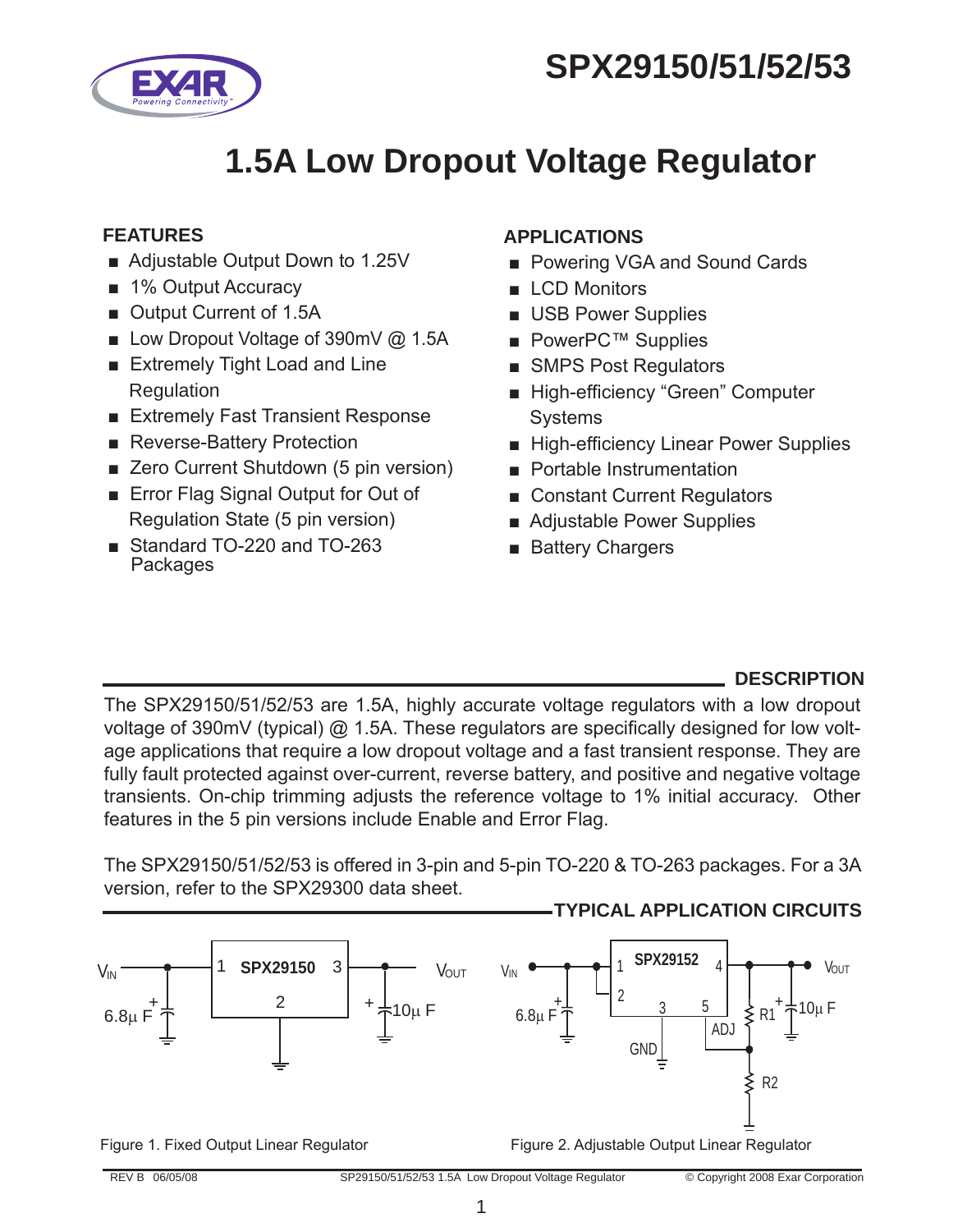#### **ABSOLUTE MAXIMUM RATINGS**

Storage Temperature Range........................-65°C to +150°C Operating Junction Temperature Range......-40°C to +125°C

### Input Voltage (Note 7)......................................................16V **ELECTRICAL CHARACTERISTICS**

at VIN=VOUT + 1V and IOUT = 10mA, CIN = 6.8µF, COUT = 10µF, TA = 25°C, unless otherwise specified. The **Boldface** applies over the junction temperature range. Adjustable versions are set to 5.0V.

| <b>PARAMETER</b>                                                                                                                 | <b>CONDITIONS</b>                                                                                        | <b>Typ</b>       | SPX29150/51<br>Min<br>Max |                | <b>Units</b> |  |
|----------------------------------------------------------------------------------------------------------------------------------|----------------------------------------------------------------------------------------------------------|------------------|---------------------------|----------------|--------------|--|
| 1.8V Version                                                                                                                     |                                                                                                          |                  |                           |                |              |  |
| Output Voltage                                                                                                                   | $I$ <sub>OUT</sub> = $10mA$<br>$10mA \leq$ $I$ out $\leq$ 1.5A, 2.5V $\leq$ $V$ <sub>IN</sub> $\leq$ 16V | 1.8<br>1.8       | 1.782<br>1.764            | 1.818<br>1.836 | V            |  |
| 2.5V Version                                                                                                                     |                                                                                                          |                  |                           |                |              |  |
| Output Voltage                                                                                                                   | $I$ <sub>OUT</sub> = $10mA$<br>10mA ≤IouT≤1.5A, 3.5V≤Vin ≤16V                                            | 2.5<br>$2.5\,$   | 2.475<br>2.450            | 2.525<br>2.550 | V            |  |
| 3.3V Version                                                                                                                     |                                                                                                          |                  |                           |                |              |  |
| Output Voltage                                                                                                                   | $I$ <sub>OUT</sub> = $10mA$<br>10mA ≤IouT≤1.5A, 4.3V≤VIN ≤16V                                            | 3.3<br>3.3       | 3.267<br>3.234            | 3.333<br>3.366 | V            |  |
| 5.0V Version                                                                                                                     |                                                                                                          |                  |                           |                |              |  |
| <b>Output Voltage</b>                                                                                                            | $I$ out = 10 $mA$<br>10mA ≤IouT≤1.5A, 6.0V≤Vin ≤16V                                                      | 5.0<br>5.0       | 4.950<br>4.900            | 5.050<br>5.100 | V            |  |
| <b>All Voltage Options</b><br>SPX29150/51/52/53                                                                                  |                                                                                                          |                  |                           |                |              |  |
| Line Regulation                                                                                                                  | $I_O = 10mA$ , $(VOUT + 1V) \leq VIN \leq 16V$                                                           | 0.1              |                           | 0.5            | $\%$         |  |
| Load Regulation                                                                                                                  | $V_{IN} = V_{OUT} + 1V, 10mA \leq I_{OUT} \leq I_{FULL}$<br>LOAD                                         | 0.2              |                           | 1              | $\%$         |  |
| 咎                                                                                                                                | <b>Output Voltage</b><br><b>Temperature Coefficient</b>                                                  | 13               |                           | 100            | ppm/°C       |  |
|                                                                                                                                  | $IO = 100mA$                                                                                             | 70               |                           | 200            |              |  |
| Dropout Voltage (Note 1)<br>(except 1.8V version)                                                                                | $lo = 750mA$                                                                                             | 230              |                           |                | mV           |  |
|                                                                                                                                  | $IO = 1.5A$                                                                                              | 390              |                           | 600            |              |  |
| Ground Current (Note 3)                                                                                                          | $Io = 750mA$ , $V_{IN} = V_{OUT} + 1V$<br>$I_0 = 1.5A$                                                   |                  |                           | 25             | mA           |  |
| <b>IGNDDO Ground Pin Cur-</b><br>$V_{IN} = 0.1V$ less than specified $V_{OUT}$<br>rent at Dropout<br>$I$ <sub>OUT</sub> = $10mA$ |                                                                                                          | 0.9              |                           |                | mA           |  |
| <b>Current Limit</b>                                                                                                             | $V$ <sub>OUT</sub> = $0.0V$ (Note 2)                                                                     | $2.2\phantom{0}$ | 1.7                       |                | A            |  |
| Output Noise Voltage<br>$C_L = 10 \mu F$<br>(10Hz to 100kHz)                                                                     |                                                                                                          | 400              |                           |                | <b>µVRMS</b> |  |
| $I_L = 100mA$                                                                                                                    | $C_L = 33 \mu F$                                                                                         | 260              |                           |                |              |  |
| Reference Voltage                                                                                                                | Adjustable version only                                                                                  |                  | 1.228<br>1.215            | 1.252<br>1.265 | $\vee$       |  |
| Reference Voltage                                                                                                                | Adjustable version only (Note 8)                                                                         |                  | 1.203                     | 1.277          |              |  |
| Adjust Pin<br><b>Bias Current</b>                                                                                                |                                                                                                          |                  |                           | 80<br>120      | nA           |  |
| Reference Voltage Tem-<br>perature<br>Coefficient                                                                                | (Note 4)                                                                                                 |                  |                           |                | ppm/°C       |  |
| Adjust Pin Bias<br><b>Current Temperature</b><br>Coefficient                                                                     |                                                                                                          | 0.1              |                           |                | nA/°C        |  |
| Flag Output (Error Comparator) SPX29151/53                                                                                       |                                                                                                          |                  |                           |                |              |  |
| Output Leakage Current                                                                                                           | $V$ OH=16 $V$                                                                                            |                  |                           | 1.00<br>2.00   | UA           |  |
| Device set for 5V, VIN=4.5V,<br><b>Output Low Voltage</b><br>$IOL = 250\mu A$                                                    |                                                                                                          |                  |                           | 300<br>400     | mV           |  |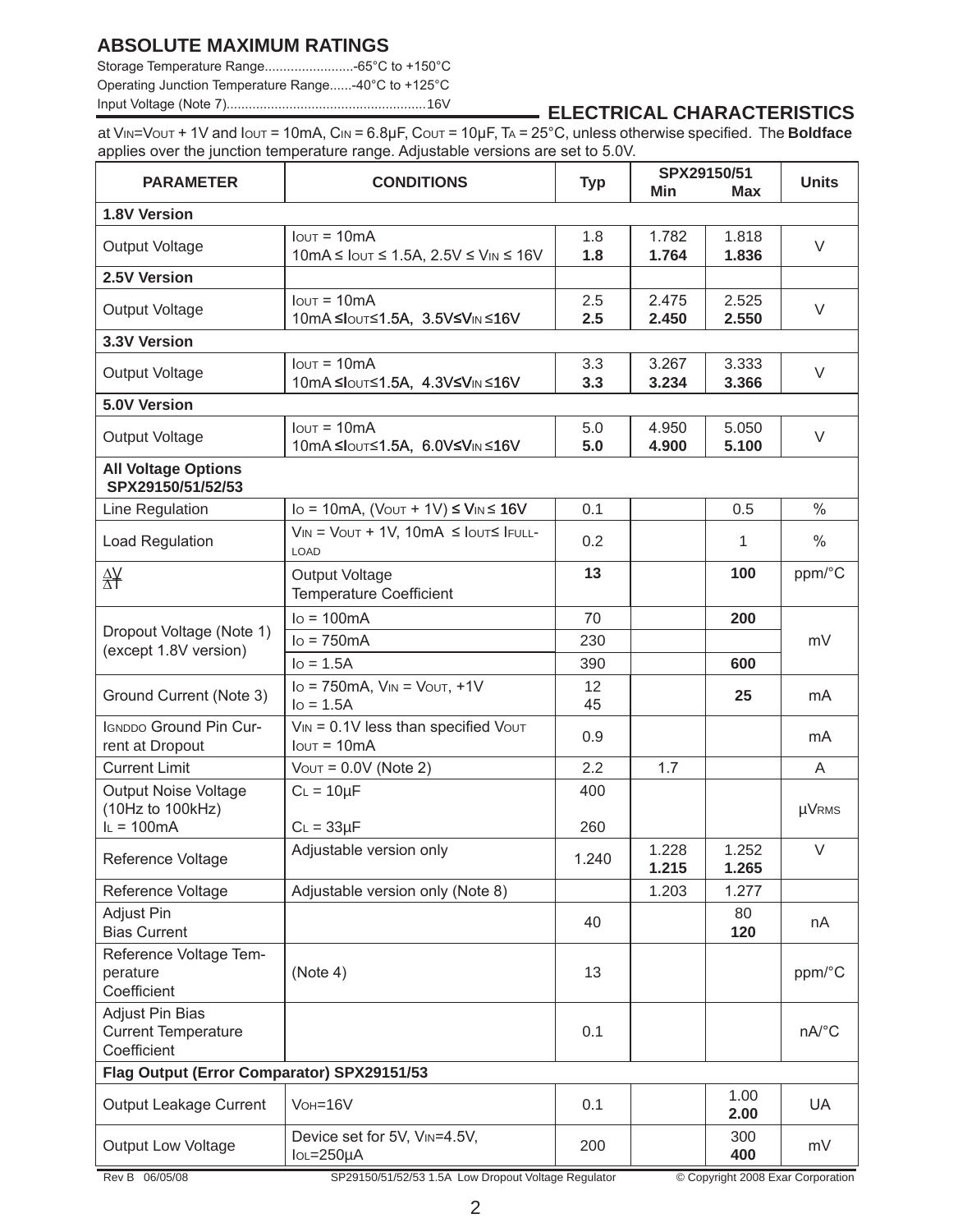#### **ELECTRICAL CHARACTERISTICS cont'd**

| <b>PARAMETER</b>                              | <b>CONDITIONS</b>                                             | <b>Typ</b> | SPX29150/51<br>Min<br>Max |                     | <b>Units</b>  |
|-----------------------------------------------|---------------------------------------------------------------|------------|---------------------------|---------------------|---------------|
| <b>Upper Threshold</b><br>Voltage             | Device set for 5V (Note 5)                                    | 60         |                           |                     | mV            |
| Lower Threshold<br>Voltage                    | Device set for 5V (Note 5)                                    | 75         |                           | 95<br>140           | mV            |
| <b>Hysteresis</b>                             | Device set for 5V (Note 5)                                    | 15         |                           |                     | mV            |
| <b>ENABLE input</b><br>SPX29151/52            |                                                               |            |                           |                     |               |
| Input Logic Voltage<br>Low (OFF)<br>High (ON) | $V_{IN}$ < 10V                                                | 2.4V       |                           | 0.8                 | $\vee$        |
| Enable Input Pin Input<br>Current             | $VEN=16V$<br>100                                              |            |                           | 600<br>750          | μA            |
|                                               | $VEN=0.8V$                                                    |            |                           | 1<br>$\overline{2}$ | μA            |
| Regulator Output Cur-<br>rent in Shutdown     | (Note 6)                                                      | 10         | 500                       |                     | μA            |
|                                               | TO-220 Junction to Case, at Tab<br>TO-220 Junction to Ambient | 3<br>30    |                           |                     |               |
| <b>Thermal Resistance</b>                     | TO-263 Junction to Case, at Tab<br>TO-263 Junction to Ambient | 3<br>32    |                           |                     | $\degree$ C/W |

NOTES:

Note 1: Dropout voltage is defined as the input to output differential when the output voltage drops to 99% of its nominal value.

Note 2: VIN = Vout (NOMINAL) +1V. For example, use VIN= 4.3V for a 3.3V regulator. Employ pulse-testing procedures to minimize temperature rise. Note 3: Ground pin current is the regulator quiescent current. The total current drawn from the source is the sum of the load current to the ground current.

Note 4: Thermal regulation is defined as the change in the output voltage at a time T after a change in power dissipation is applied, excluding load or line regulation effects.

Note 5: Comparator threshold is expressed in terms of a voltage differential at the Adjust terminal below the nominal reference voltage measured 6V input. To express these thresholds in terms of output voltage change, multiply the error amplifier gain = Vout/VREF = (R1 + R2)/R2. For example, at a programmable output voltage of 5V, the Error output is guaranteed to go low when the output drops by 95mVx 5V/ 1.240V = 38mV. Thresholds remain constant as a percent of Vout as Vout is varied, with the dropout warning occurring at typically 5% below nominal, 7.7% guaranteed. Note 6:  $V_{EN} \le 0.8V$  and  $V_{IN} \le 16V$ ,  $V_{OUT} = 0$ .

Note 7: Maximum positive supply voltage of 20V must be of limited duration (<100m\_) < 1%. The maximum continuous supply voltage is 16V. Note 8: VREF ≤ VOUT ≤ (VIN-1), 2.5V≤VIN ≤ 16V, 10mA ≤ IL ≤ IFL, TJ < TJMAX. **BLOCK DIAGRAM**

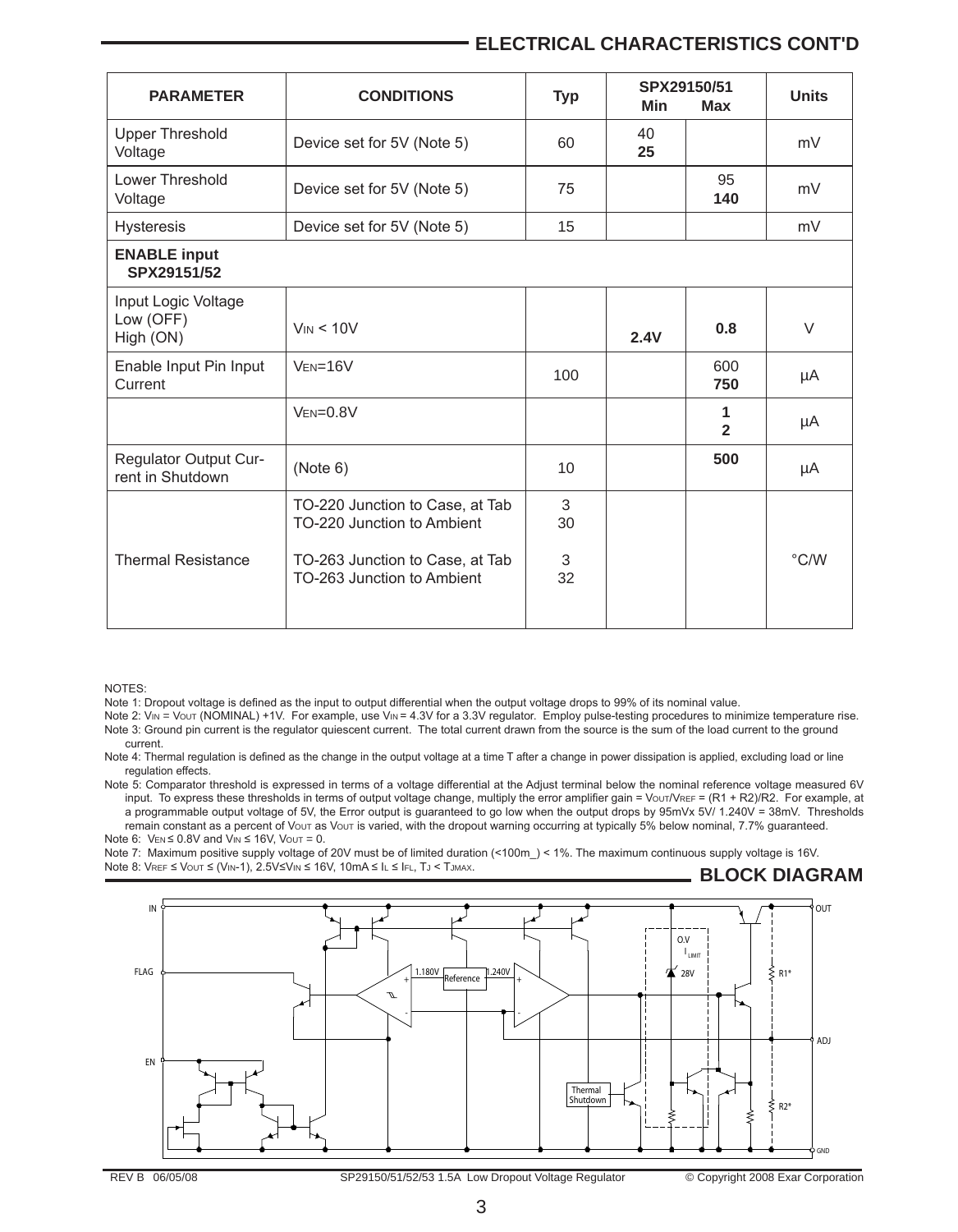#### **TYPICAL PERFORMANCE CHARACTERISTICS**







Figure 7. Ground Current vs Load Current in Dropout Figure 8. Dropout Voltage vs Load Current







Figure 5. Ground Current vs Load Current Figure 6. Ground Current vs Input Voltage

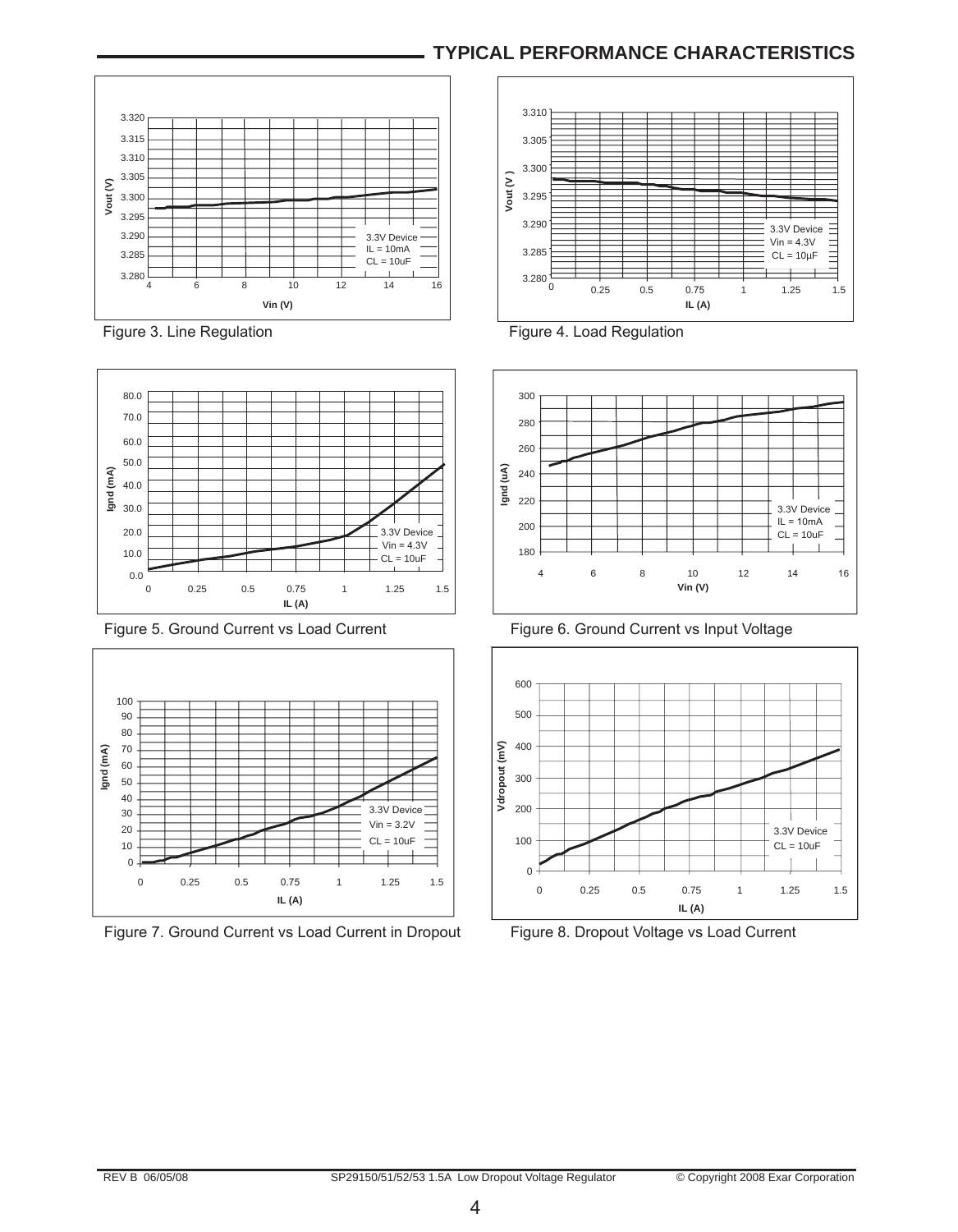#### **TYPICAL PERFORMANCE CHARACTERISTICS**



at I<sub>LOAD</sub>=10mA **ILOAD ILOAD** 



 Figure 11. Ground Current vs Temperature at ILOAD=500mA







Figure 9. Ground Current vs Temperature Figure 10. Output Voltage vs Temperature at



 Figure 12. Ground Current vs Temperature in Dropout at ILOAD=750mA



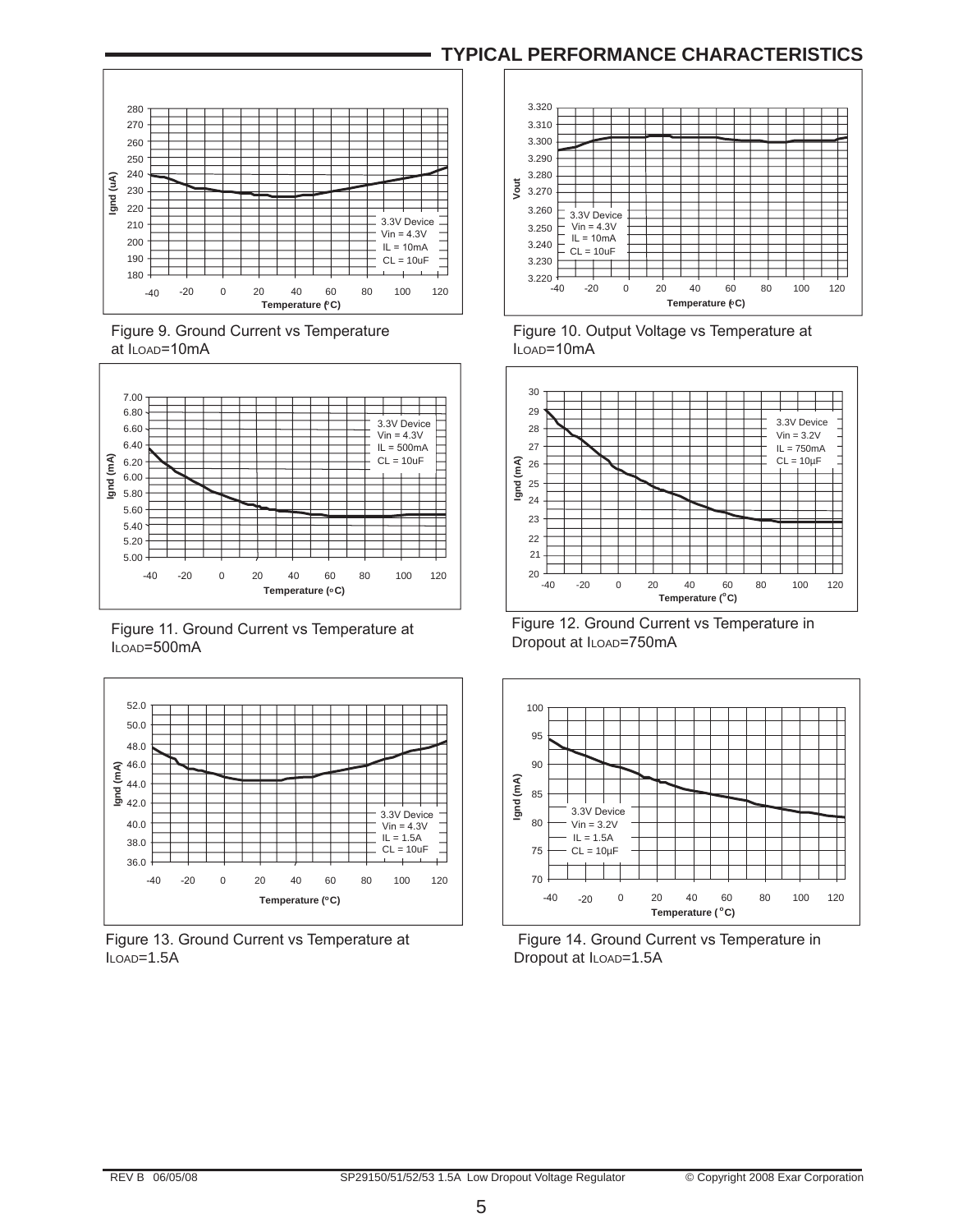#### **TYPICAL PERFORMANCE CHARACTERISTICS**



 Figure 15. Dropout Voltage vs Temperature at ILOAD=750mA



Figure 17. ENABLE Current vs Temperature at Figure 18. ENABLE Threshold vs Temperature VEN=16V



Figure 16. Dropout Voltage vs Temperature at ILOAD=1.5A

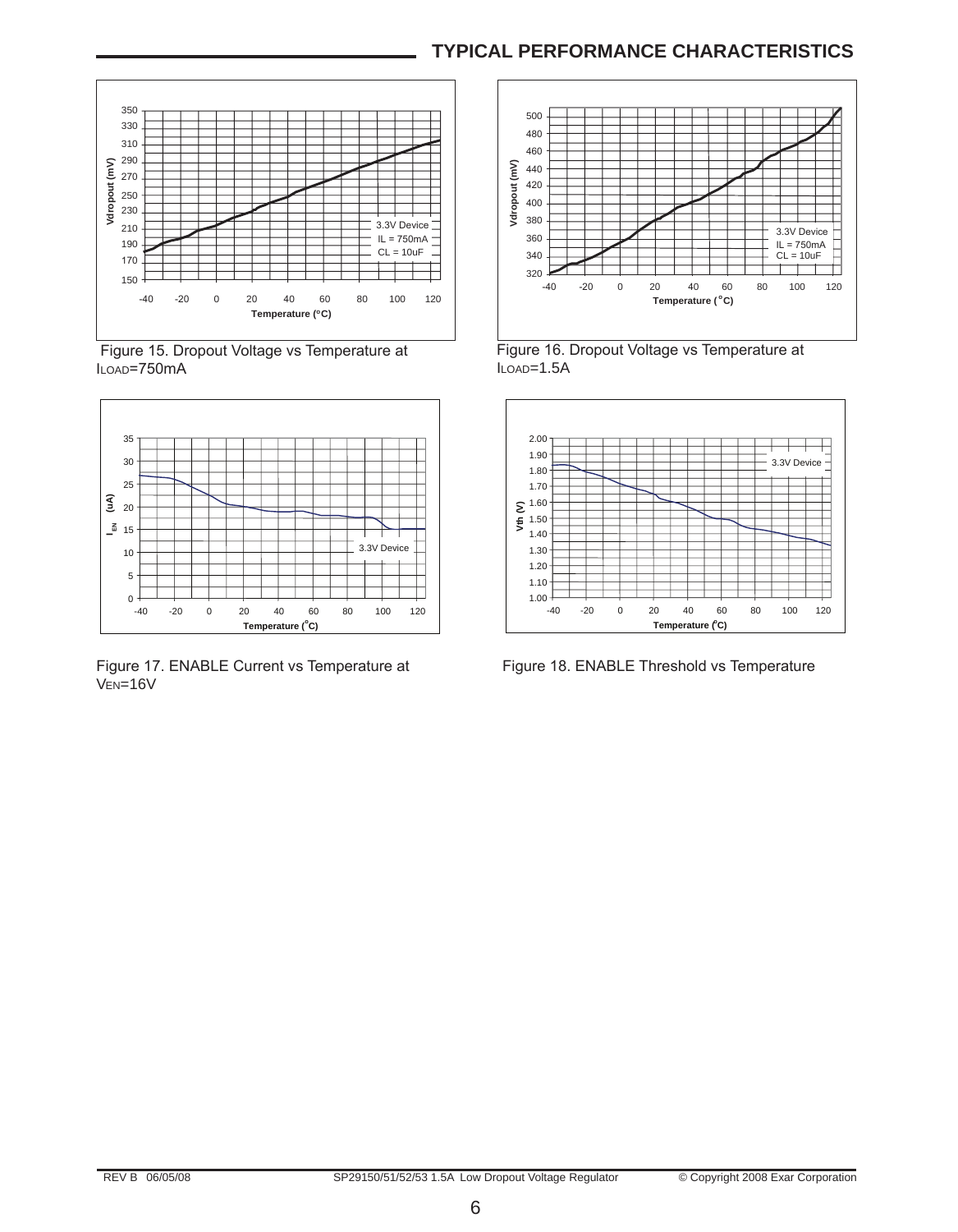The SPX29150/51/52/53 incorporates protection against over-current faults, reversed load insertion, over temperature operation, and positive and negative transient voltages.

#### **Thermal Considerations**

Although the SPX29150/51/52/53 offers limiting circuitry for overload conditions, it is still necessary to insure that the maximum junction temperature is not exceeded in the application. Heat will flow through the lowest resistance path, the junction-to-case path. In order to insure the best thermal flow of the component, proper mounting is required. Consult the heatsink manufacturer for thermal resistance and heat sink design.

#### **TO-220 Design Example:**

Assume that  $V_{IN} = 10V$ ,  $V_{OUT} = 5V$ ,  $I_{OUT} =$ 1.5A,  $TA = 50^{\circ}C$ ,  $θ_H = 1^{\circ}C/W$ ,  $θ_{CH} = 2^{\circ}C/W$ , and θ<sub>JC</sub>= 3C°/W, where:

 $TA =$  ambient temperature,

 $H =$  heatsink to ambient thermal resistance

θCH = case to heatsink thermal resistance

 $\theta$ Jc = junction to case thermal resistance

The power calculated under these conditions is:

 $P_D = (V_{IN} - V_{OUT})$  \*  $I_{OUT} = 7.5W$ .

 And the junction temperature is calculated as

 $T_J = T_A + P_D * (\theta_{HA} + \theta_{CH} + \theta_{JC})$  or



 $T_J = 50 + 7.5 * (1+2+3) = 95^{\circ}$ C

Reliable operation is insured.

#### **Capacitor Requirements**

The output capacitor is needed to insure stability and minimize the output noise. The value of the capacitor varies with the load. However, a minimum value of 10µF aluminum capacitor will guarantee stability over all load conditions. A tantalum capacitor is recommended if a faster load transient response is needed. If the power source has a high AC impedance, a 0.1µF ceramic capacitor between input & ground is recommended. The output capacitors maximum ESR value for stable operation is 0.33ohms.

#### **Minimum Load Current**

To ensure proper behavior of the regulator under light loads, a minimum load of 5mA for SPX29150/51/52/53 is required.

#### **Typical Application Circuits**

Figure 19 represents a typical fixed output regulator. Figure 20 represents an adjustable output regulator. The values of R1 and R2 set the output voltage value as follows: Vout  $=$ VREF<sup>\*</sup> [1 + (R1/R2)]. A minimum value of 10kΩ is recommended for R2 with a range between 10kΩ and 47kΩ.



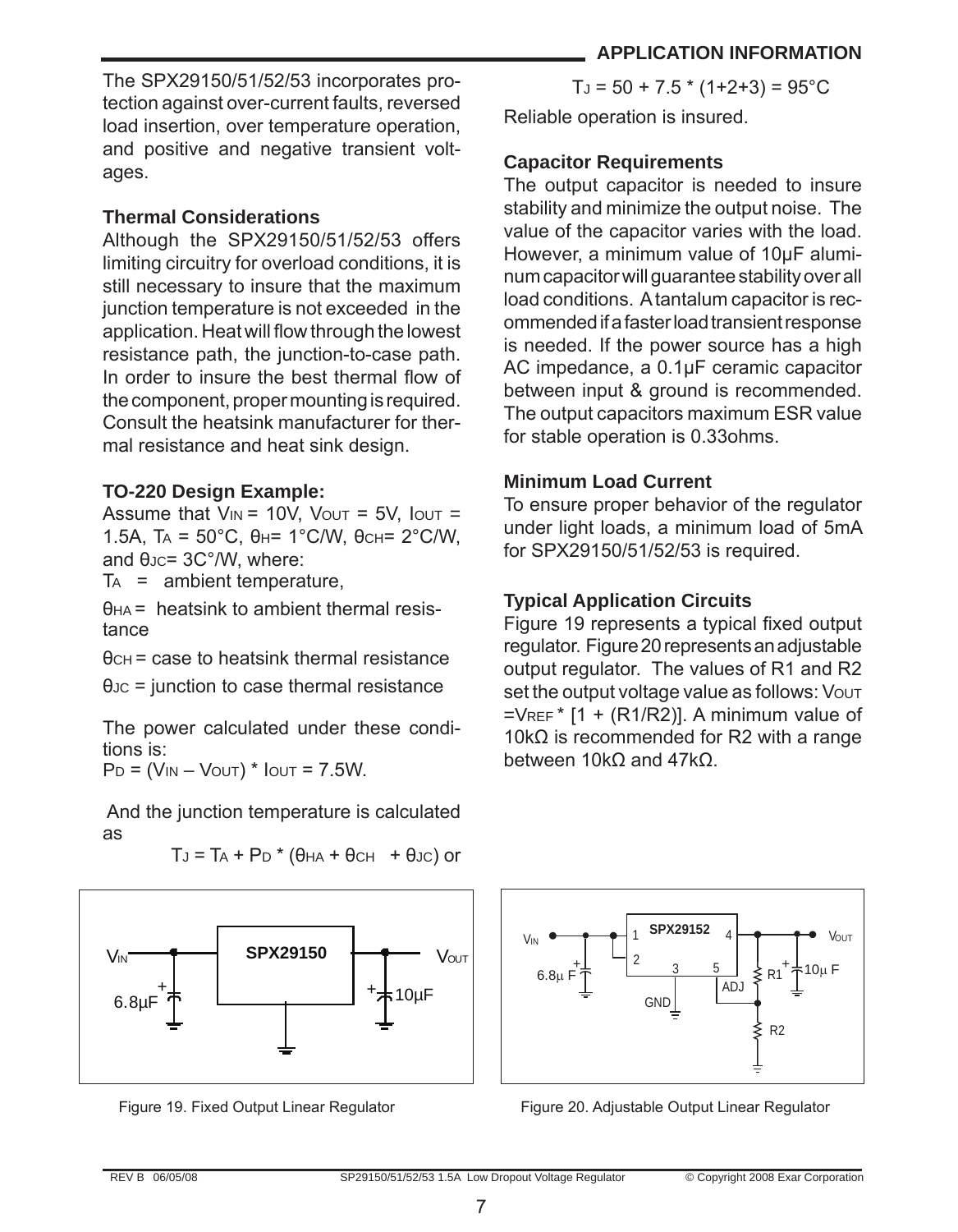#### **TO-263-3 Package (T)**



**Front View**

**TO-263-5 Package (T5)**



| <b>SPX29151</b> | <b>SPX29152</b> | SPX29153  |
|-----------------|-----------------|-----------|
| 1) ENABLE       | 1) ENABLE       | 1) FLAG   |
| 2) INPUT        | 2) INPUT        | 2) INPUT  |
| 3) GND          | 3) GND          | 3) GND    |
| 4) OUTPUT       | 4) OUTPUT       | 4) OUTPUT |
| 5) FLAG         | 5) ADJUST       | 5) ADJUST |

**Top View**

**TO-220-5Package (U5)**

\*Tab is internally connected to GND

#### **TO-220-3Package (U)**



**Front View**  $V_{IN}$  GND $V_{OUT}$ 



**Top View**

| SPX29151  | SPX29152  | SPX29153  |
|-----------|-----------|-----------|
| 1) ENABLE | 1) ENABLE | 1) FLAG   |
| 2) INPUT  | 2) INPUT  | 2) INPUT  |
| $3)$ GND  | 3) GND    | 3) GND    |
| 4) OUTPUT | 4) OUTPUT | 4) OUTPUT |
| 5) FLAG   | 5) ADJUST | 5) ADJUST |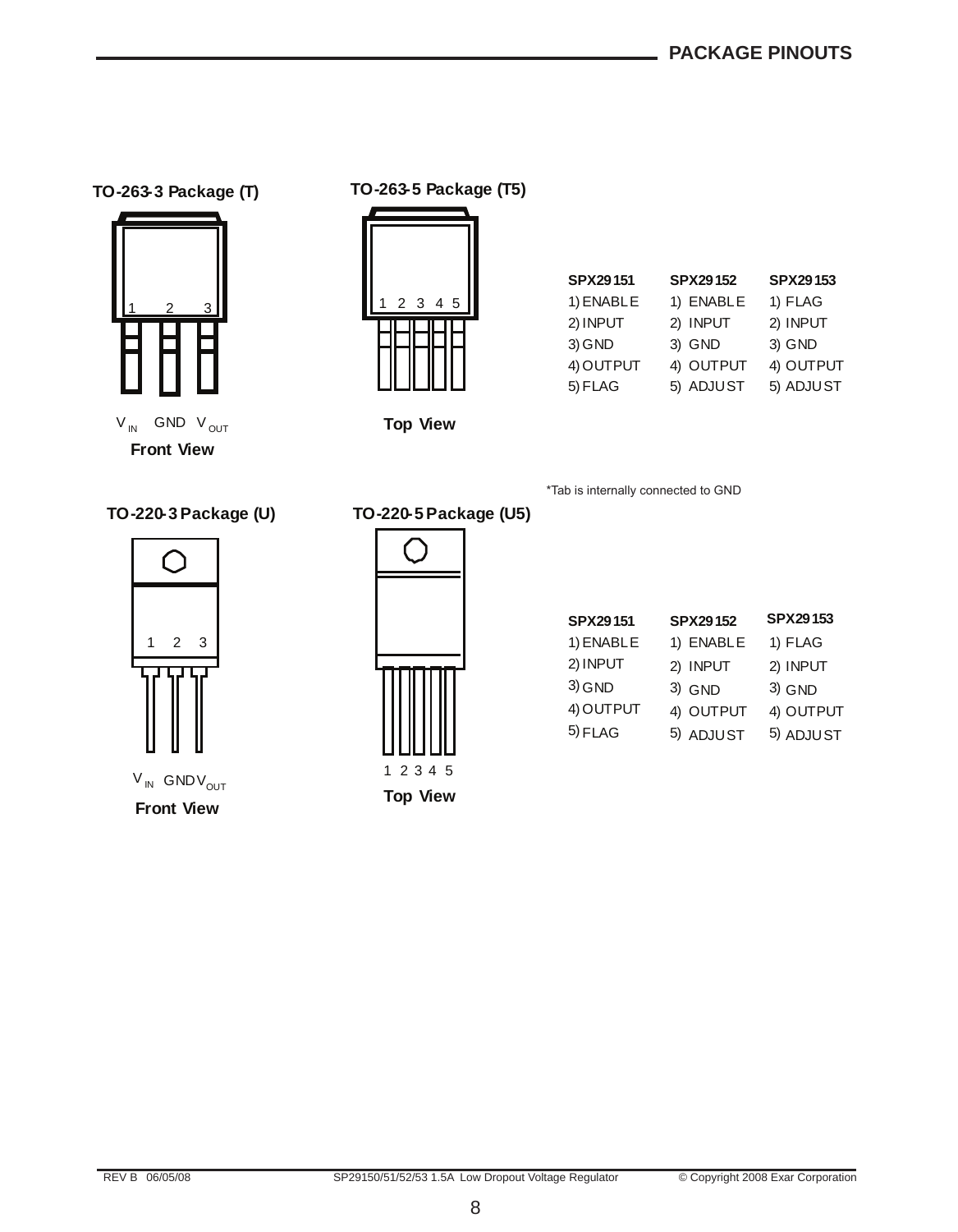





DETAIL C



| 3 Pin TO-263 JEDEC TO-263<br><b>Variation AA</b> |                                        |                |            |                                                                        |                          |            |
|--------------------------------------------------|----------------------------------------|----------------|------------|------------------------------------------------------------------------|--------------------------|------------|
| <b>SYMBOL</b>                                    | Inches<br><b>Controlling Dimension</b> |                |            | <b>Millimeters</b><br><b>Conversion Factor:</b><br>1 Inch = $25.40$ mm |                          |            |
|                                                  | <b>MIN</b>                             | <b>NOM</b>     | <b>MAX</b> | <b>MIN</b>                                                             | <b>NOM</b>               | <b>MAX</b> |
| A                                                | 0.160                                  |                | 0.190      | 4.06                                                                   |                          | 4.83       |
| A <sub>1</sub>                                   | 0.000                                  | $\overline{a}$ | 0.010      | 0.00                                                                   |                          | 0.25       |
| b                                                | 0.020                                  |                | 0.039      | 0.51                                                                   |                          | 0.99       |
| b <sub>2</sub>                                   | 0.045                                  |                | 0.070      | 1.14                                                                   |                          | 1.78       |
| C                                                | 0.015                                  | $\overline{a}$ | 0.029      | 0.38                                                                   | $\overline{\phantom{0}}$ | 0.74       |
| c2                                               | 0.045                                  |                | 0.065      | 1.14                                                                   |                          | 1.65       |
| D                                                | 0.330                                  |                | 0.380      | 8.38                                                                   |                          | 9.65       |
| D <sub>1</sub>                                   | 0.270                                  |                |            | 6.86                                                                   |                          |            |
| E                                                | 0.380                                  |                | 0.420      | 9.65                                                                   |                          | 10.67      |
| E1                                               | 0.245                                  |                |            | 6.22                                                                   |                          |            |
| e                                                | .100 BSC                               |                |            | 2.54 BSC                                                               |                          |            |
| Н                                                | 0.575                                  |                | 0.625      | 14.61                                                                  |                          | 15.88      |
| L                                                | 0.070                                  |                | 0.110      | 1.78                                                                   |                          | 2.79       |
| L1                                               |                                        |                | 0.066      |                                                                        |                          | 1.68       |
| L <sub>3</sub>                                   | .010 BSC                               |                |            | 0.25 BSC                                                               |                          |            |
| Θ                                                | $0^{\circ}$                            |                | $8^\circ$  | $0^{\circ}$                                                            |                          | $8^\circ$  |
| EXAR Pkg Signoff Date/Rev:<br>JL Aug5-05 / Rev A |                                        |                |            |                                                                        |                          |            |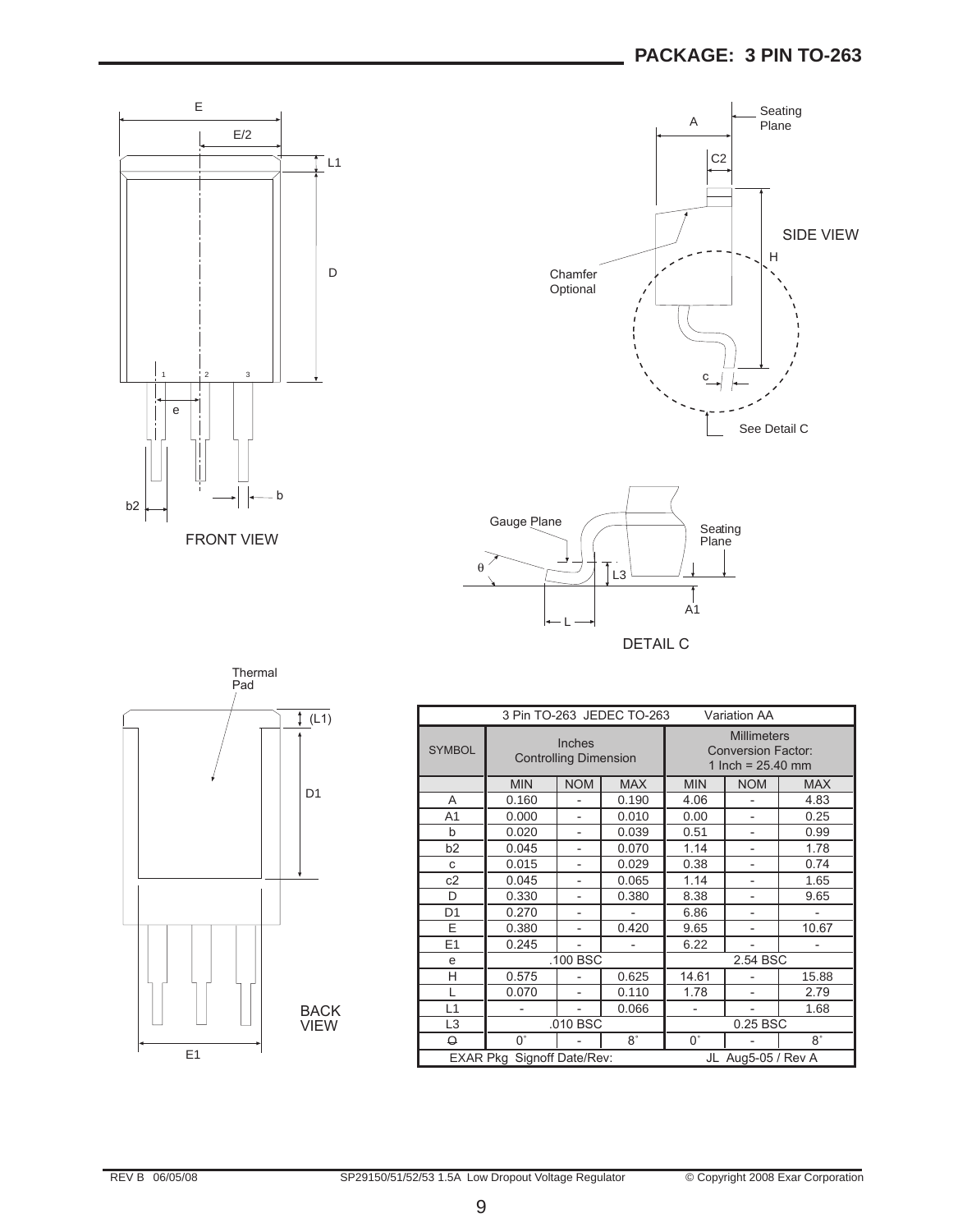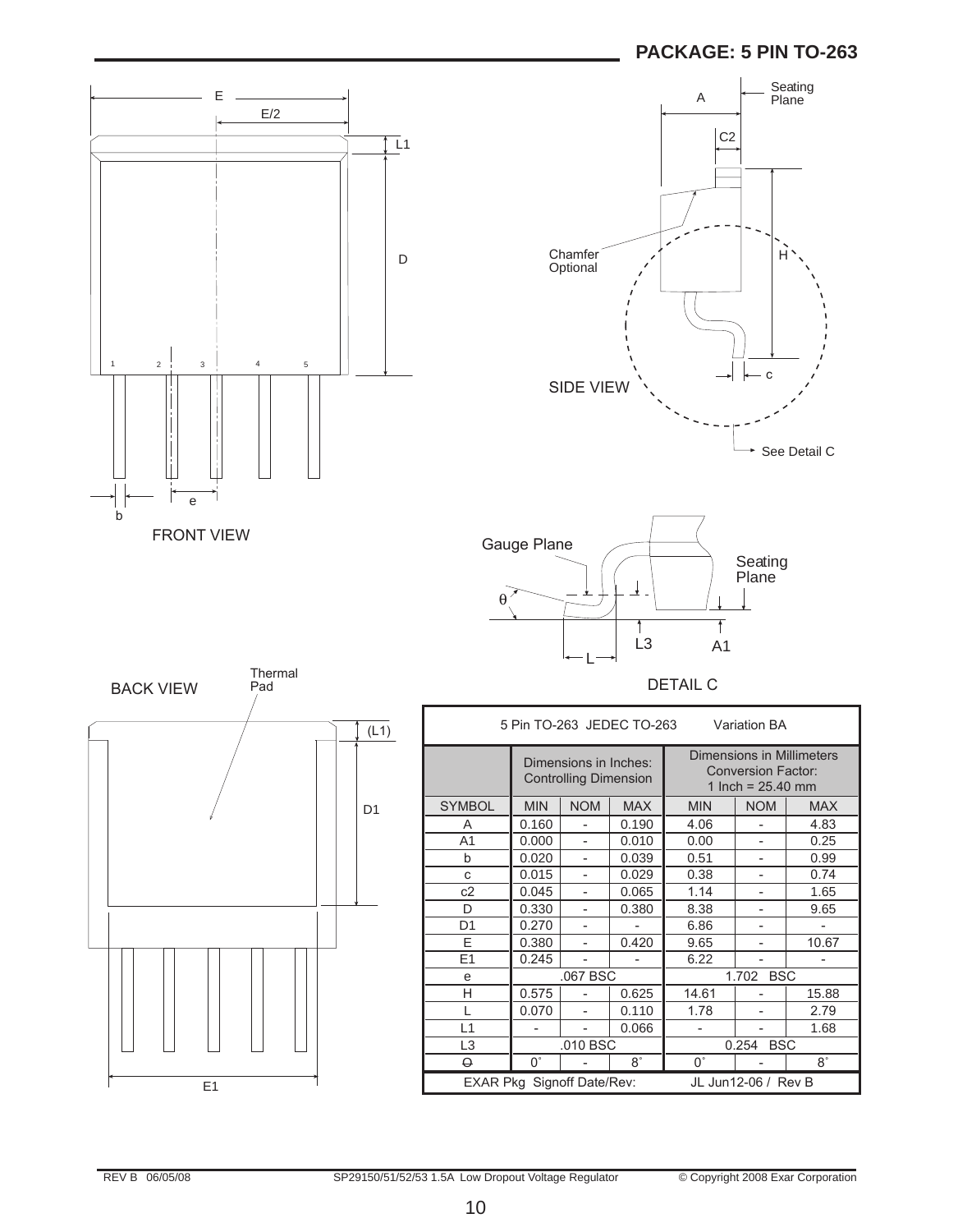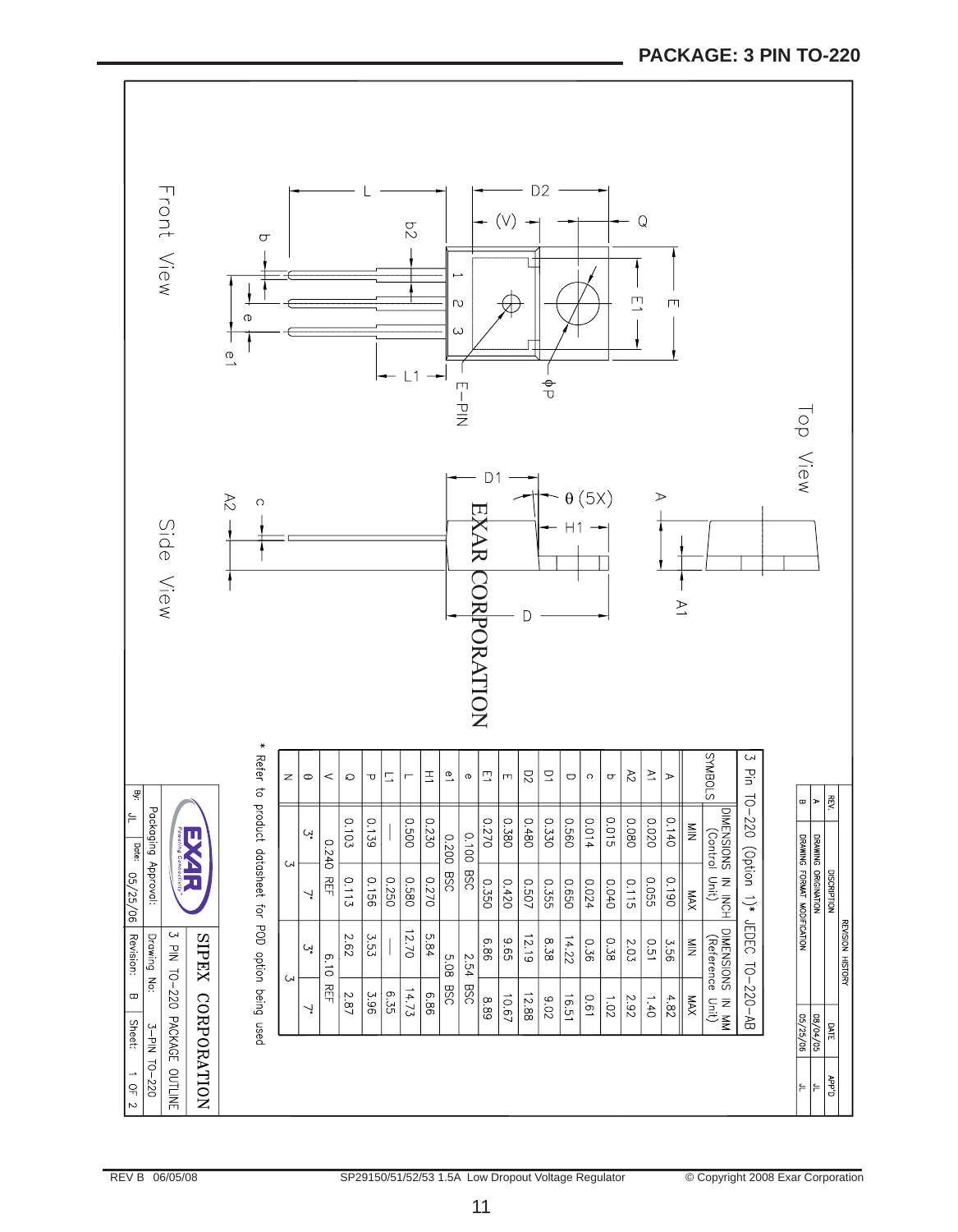